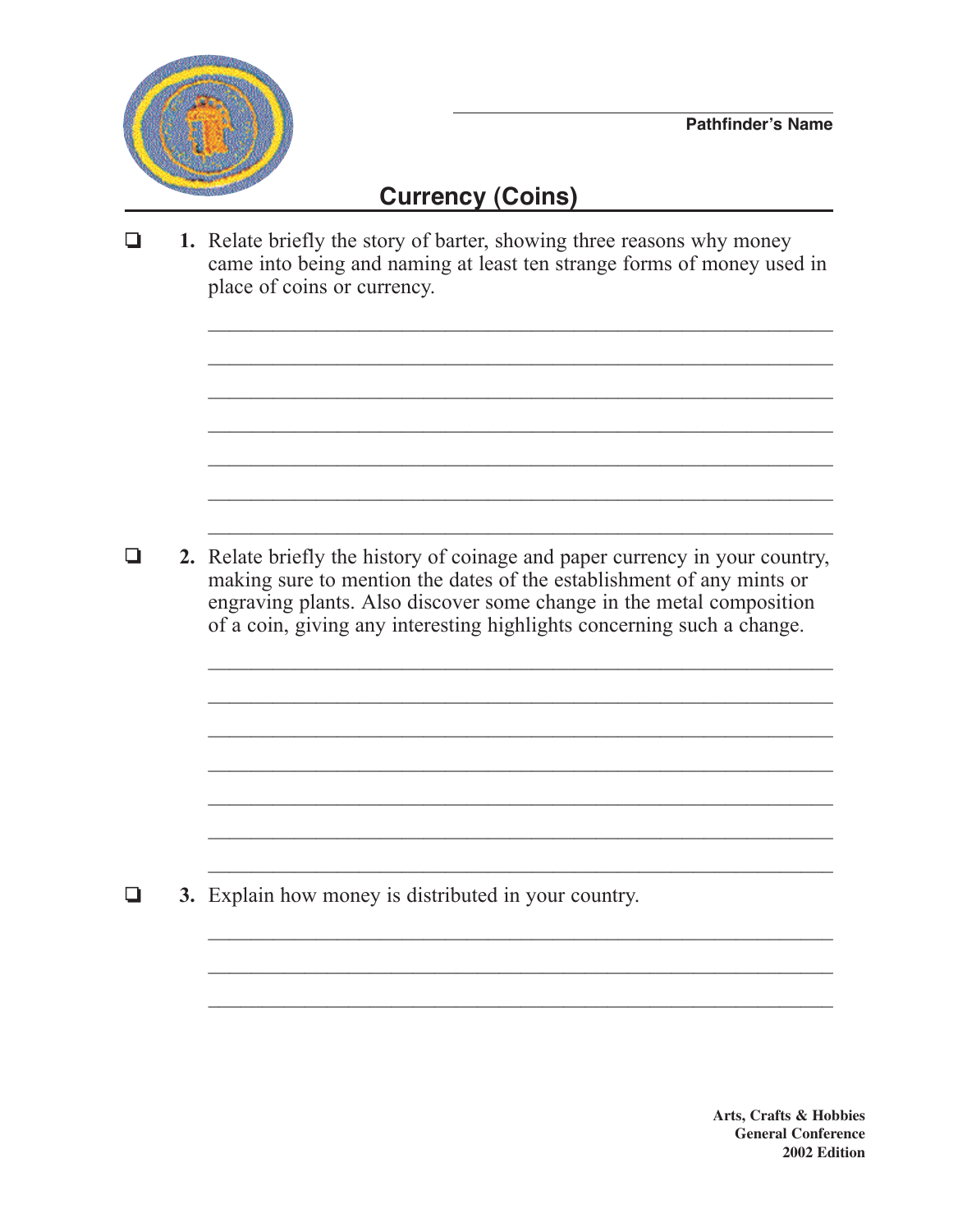## 4. Define the following terms:<br>Alloy  $\Box$

| Altered Date                                                                                                                       |  |  |
|------------------------------------------------------------------------------------------------------------------------------------|--|--|
| Buffed Coins                                                                                                                       |  |  |
| Cast Coins                                                                                                                         |  |  |
|                                                                                                                                    |  |  |
| Commemorative                                                                                                                      |  |  |
|                                                                                                                                    |  |  |
|                                                                                                                                    |  |  |
|                                                                                                                                    |  |  |
|                                                                                                                                    |  |  |
|                                                                                                                                    |  |  |
| Obverse<br><u> 2001 - Jan Barbarat, manala</u> tar antikel antikel antikel antikel antikel antikel antikel antikel antikel antikel |  |  |
| Planchet                                                                                                                           |  |  |
| Proof                                                                                                                              |  |  |
|                                                                                                                                    |  |  |

**Currency (Coins)** 2002 Edition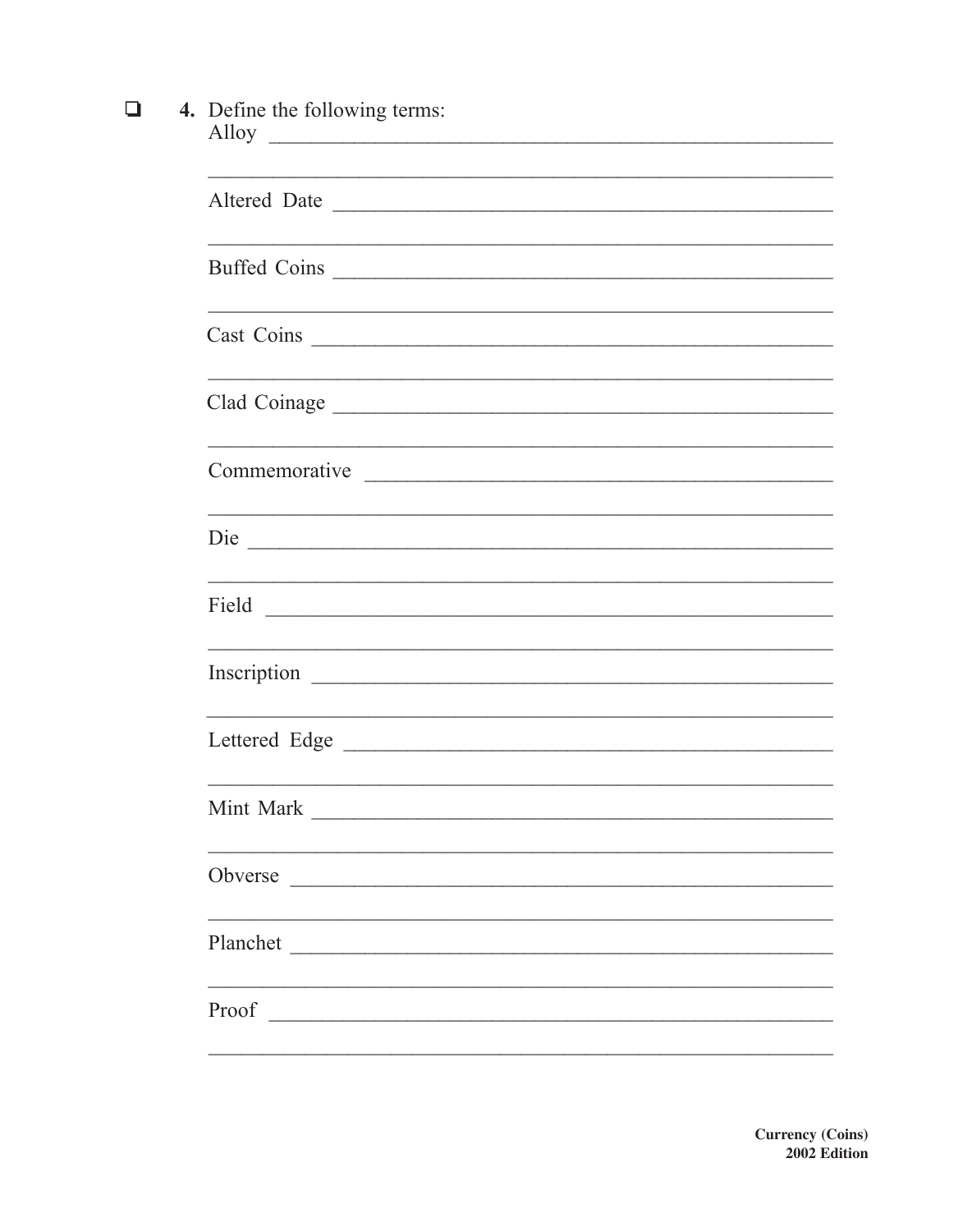|  |  | Reeded Edge                                                                                                                     |  |         |  |  |  |  |
|--|--|---------------------------------------------------------------------------------------------------------------------------------|--|---------|--|--|--|--|
|  |  | Reverse                                                                                                                         |  |         |  |  |  |  |
|  |  | Series                                                                                                                          |  |         |  |  |  |  |
|  |  | Type $\overline{\phantom{a}}$                                                                                                   |  |         |  |  |  |  |
|  |  |                                                                                                                                 |  |         |  |  |  |  |
|  |  |                                                                                                                                 |  |         |  |  |  |  |
|  |  | <b>5.</b> Describe the obverse and reverse for paper money of the six lowest<br>denominations currently in use in your country. |  |         |  |  |  |  |
|  |  | Denomination Obverse                                                                                                            |  | Reverse |  |  |  |  |
|  |  |                                                                                                                                 |  |         |  |  |  |  |
|  |  |                                                                                                                                 |  |         |  |  |  |  |
|  |  | $\overline{\mathbf{3.}}$                                                                                                        |  |         |  |  |  |  |
|  |  | $\overline{\phantom{a}4.}$                                                                                                      |  |         |  |  |  |  |
|  |  |                                                                                                                                 |  |         |  |  |  |  |
|  |  | $\overline{\phantom{a}}$ 6.                                                                                                     |  |         |  |  |  |  |
|  |  |                                                                                                                                 |  |         |  |  |  |  |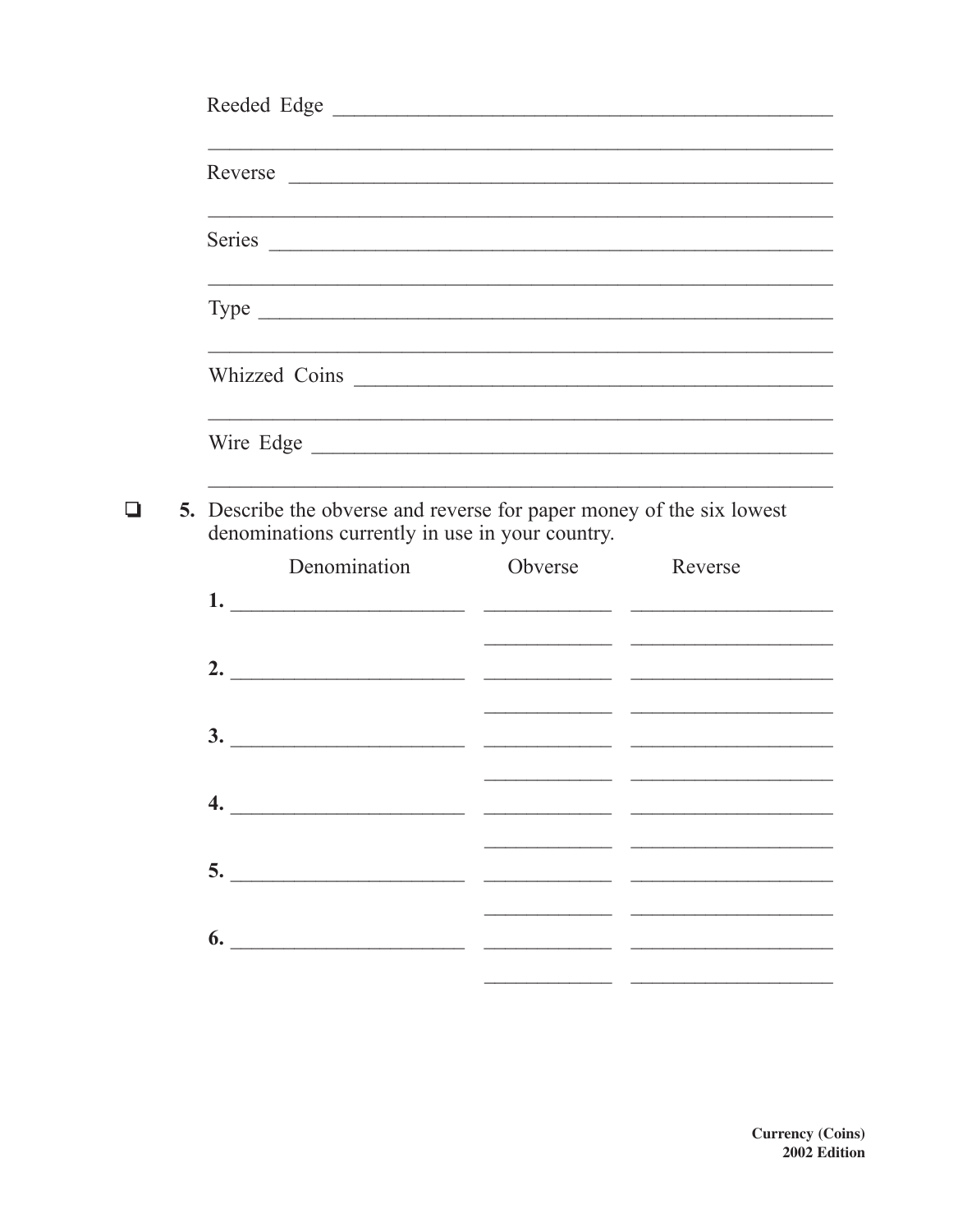| ⊔ |                                                                                                                                                                                                                                                                                          |             | <b>6.</b> Know how coins are graded in quality by collectors.                                                                                                                       |  |
|---|------------------------------------------------------------------------------------------------------------------------------------------------------------------------------------------------------------------------------------------------------------------------------------------|-------------|-------------------------------------------------------------------------------------------------------------------------------------------------------------------------------------|--|
|   |                                                                                                                                                                                                                                                                                          |             |                                                                                                                                                                                     |  |
|   | 7. Collect and mount a type set of coins from your country of any date cur-<br>rently being minted or in circulation. Proof, commemorative, rare, sil-<br>ver, or expensive coins are not needed. In your collection:<br>Possess at least one coin from each mint in the type set.<br>a. |             |                                                                                                                                                                                     |  |
|   |                                                                                                                                                                                                                                                                                          | $b$ .       | Locate and Identify the mint mark (if any) on each coin.                                                                                                                            |  |
|   |                                                                                                                                                                                                                                                                                          | $c_{\cdot}$ | Locate and identify the initials (if any) of each coin's designer(s).                                                                                                               |  |
|   |                                                                                                                                                                                                                                                                                          | a.          | <b>8.</b> Do two of the following:<br>Make enlarged drawings of both sides of ten different denomina-<br>tions or forms of coins for your country no longer in circulation.         |  |
|   |                                                                                                                                                                                                                                                                                          | $b$ .       | Collect, identify, and mount 25 different foreign coins. No two<br>coins alike.                                                                                                     |  |
|   |                                                                                                                                                                                                                                                                                          | c.          | Collect and mount a type set of coins from your country minted<br>during the 20th Century.                                                                                          |  |
|   |                                                                                                                                                                                                                                                                                          | d.          | Collect and mount a date set of series of coins for your country<br>beginning with your birth year. (Commemorative, gold, proof,<br>expensive, or rare coins need not be included.) |  |
|   |                                                                                                                                                                                                                                                                                          |             | Note: Facts About United States Money (free), Office of the Secretary of the Treasury, U.S. Treasury<br>Department, Washington, D.C. 20025.                                         |  |
|   |                                                                                                                                                                                                                                                                                          |             | Facts about your country's currency may be obtained from the government treasury department.                                                                                        |  |